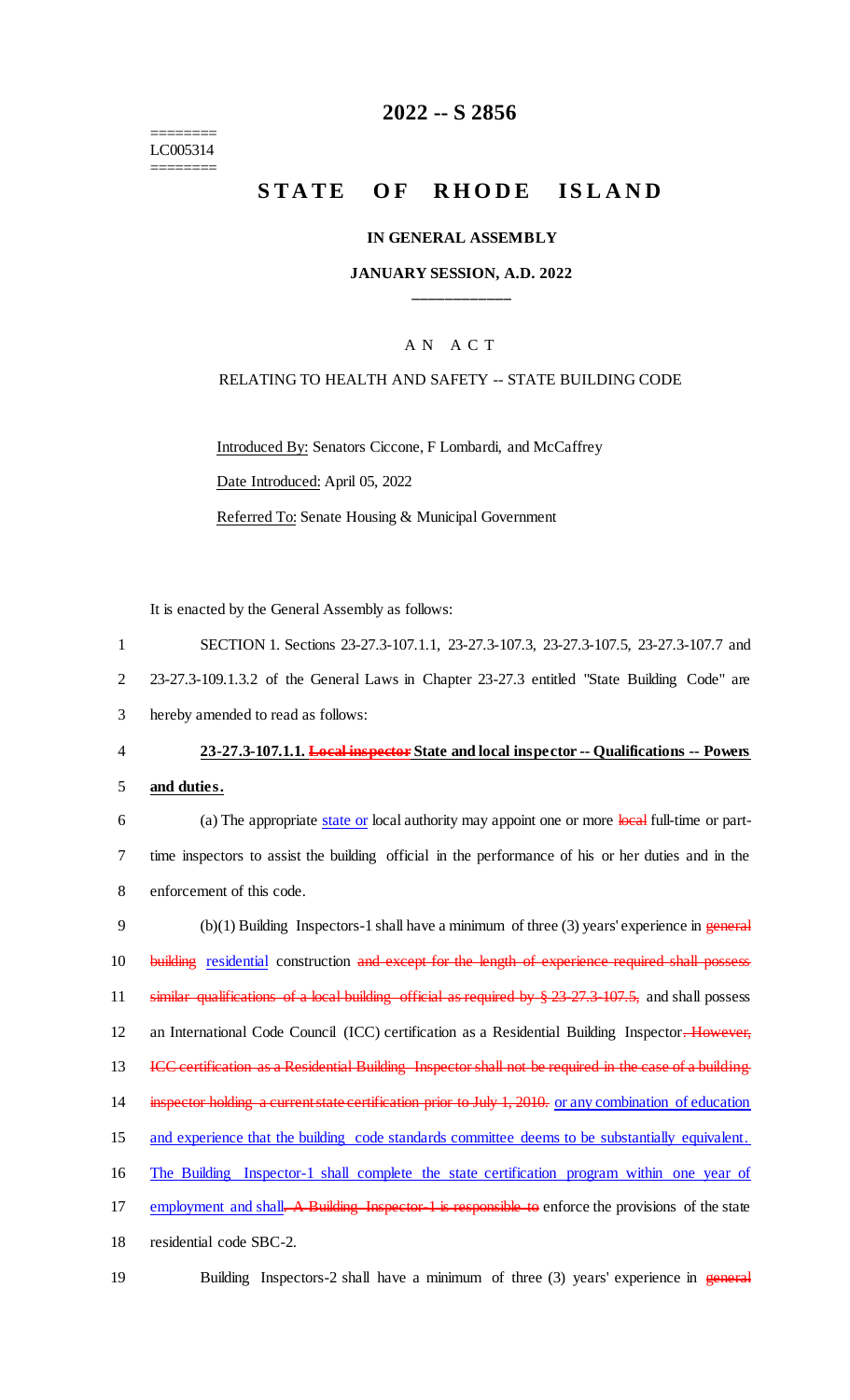1 building both residential and commercial construction; shall possess ICC certifications as a 2 Residential Building Inspector and Commercial Building Inspector; and shall possess similar qualifications of a local building official, as required by § 23-27.3-107.5. However, ICC 4 certification as a Residential Building Inspector and a Commercial Building Inspector shall not be required in the case of a building inspector holding a current state certification prior to July 1, 2010. A Building Inspector-2 is authorized to or any combination of education and experience that the building code standards committee deems to be substantially equivalent. The Building Inspector-2 shall complete the state certification program within one year of employment and shall enforce the provisions of both the state building code SBC-1 and the state residential code SBC-2. (2) Electrical inspectors shall have a minimum of five (5) years' experience and a Rhode Island Class A or Class B electrician's license. (3) Mechanical inspectors shall have a minimum of five (5) years' experience and a valid Rhode Island master pipe fitters I or journeyperson contractor's license. (4) Plumbing inspectors shall have a minimum of five (5) years' experience and a Rhode Island master or journeyperson plumber's license. (5) Mechanical and plumbing inspectors who have been enforcing either code prior to 17 January 1, 1986, may continue to do so. (c) Inspectors listed in this section shall have the authority to affix their signature to permits that pertain to the work they inspect. **23-27.3-107.3. Appointment of personnel by state building commissioner.** (a) The state building commissioner may appoint such other personnel as shall be necessary for the administration of the code. In the absence of a local building official or an alternate, as detailed in § 23-27.3-107.2, the commissioner shall assume the responsibility of the local building 24 official and inspectors as required by § 23-27.3-107.4 and shall designate one of the following agents to enforce the code: (1) A member of the commissioner's staff who meets the qualifications of § 23-27.3-107.5 and is certified in accordance with § 23-27.3-107.6. (2) An architect or engineer contracted by the commissioner through the department of business regulation. (3) A building official who is selected from a list of previously certified officials or inspectors. (b) The salary and operating expenses for services provided in accordance with subsection (a)(1), (2), or (3) shall be reimbursed to the state by the city or town receiving the services and shall

be deposited as general revenues. The attorney general shall be informed of any failure of the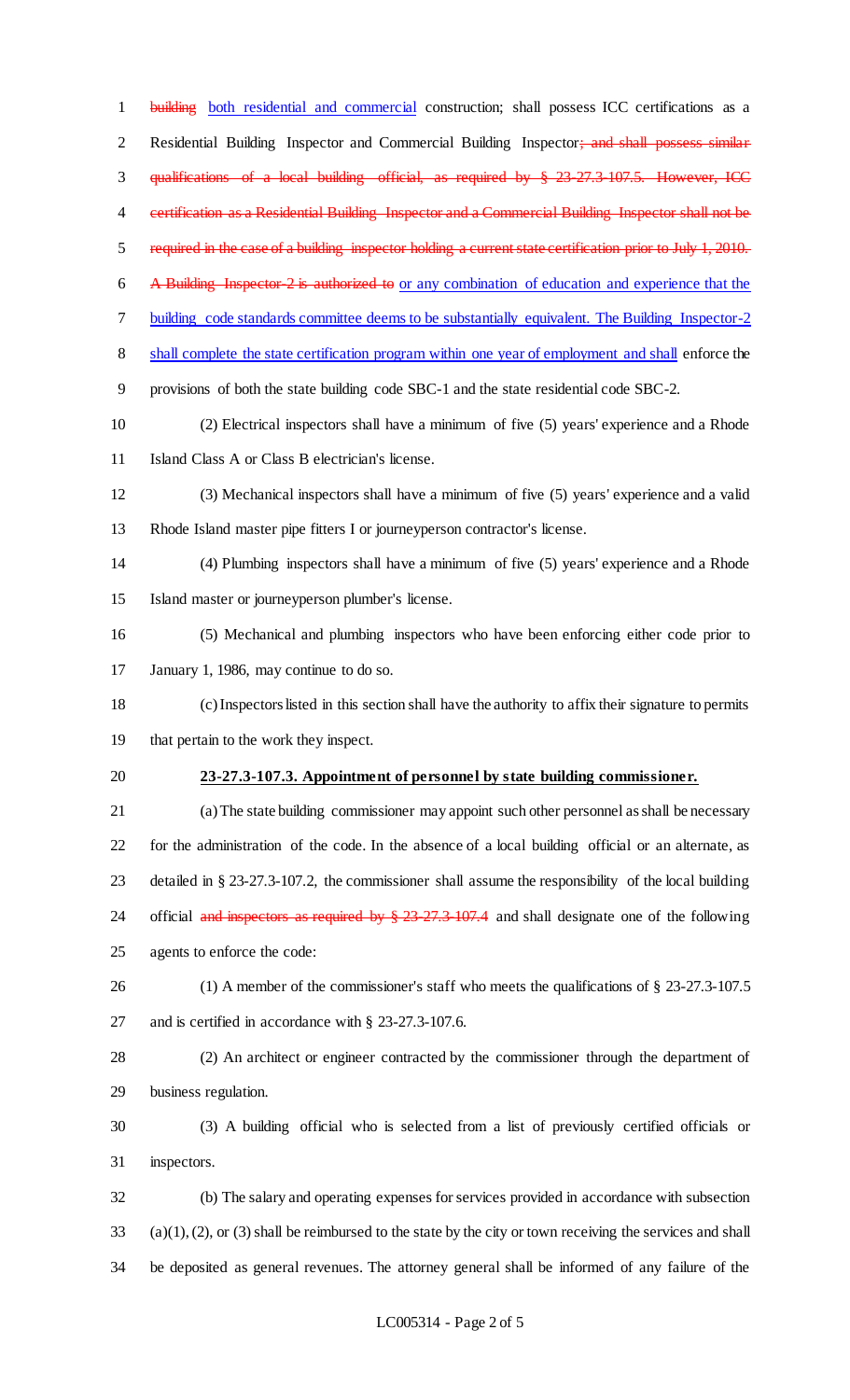appropriate local authority to appoint a local building official to enforce the code in accordance

with §§ 23-27.3-107.1 or 23-27.3-107.2.

#### **23-27.3-107.5. Local building official -- Qualifications -- Powers and duties.**

4 The building official, to be eligible for appointment, shall have had at least five (5) years 5 experience in construction, design, or supervision both residential and commercial construction, shall have been employed as a Building Inspector-2 for a minimum of one year, and shall possess an international code council (ICC) certification as a certified building official (CBO) or any combination of education and experience that the building code standards committee deems to be 9 substantially equivalent. The building official shall be generally informed on the quality and strength of building materials, on the accepted requirements of building construction, on good 11 practice in fire prevention, on the accepted requirements regarding light and ventilation, on the 12 accepted requirements for safe exit facilities, and on other items of equipment essential for the 13 safety, comfort, and convenience of occupants, and shall be certified under the provisions of § 23- 27.3-107.6, and shall possess an international code council (ICC) certification as a certified 15 building official (CBO), except that possess a thorough knowledge of the principles and practices of residential and commercial building construction and the ability to review plans and supervise staff in the enforcement of the state building code. However, the qualifications outlined in this section shall not be required in the case of a building official holding a current state certification prior to July 1, 2010. The building official shall pass upon any question relative to the mode, manner of construction, or materials to be used in the erection or alteration of buildings or structures. The building official shall require compliance with the provisions of the state building code of all rules lawfully adopted and promulgated thereunder, and of laws relating to construction, alteration, repair, removal, demolition, and integral equipment, and location, use, occupancy, and maintenance of buildings and structures, except as may be otherwise provided for. The building official or his or her assistant shall have the right of entry to buildings or structures, for the proper performance of his or her duties during normal business hours, except that in the case of an emergency the building official shall have the right of entry at any time, if the entry is necessary in the interest of public safety.

#### **23-27.3-107.7. Recertification and continuing education.**

 (a) The committee shall offer a continuing educational program designed to assist all state and local building officials and inspectors in executing their responsibilities as defined in this chapter. Regular attendance at these programs shall be required to all building officials and inspectors, and no building official or inspector who attends a course of instruction shall lose any rights relative to compensation or vacation time.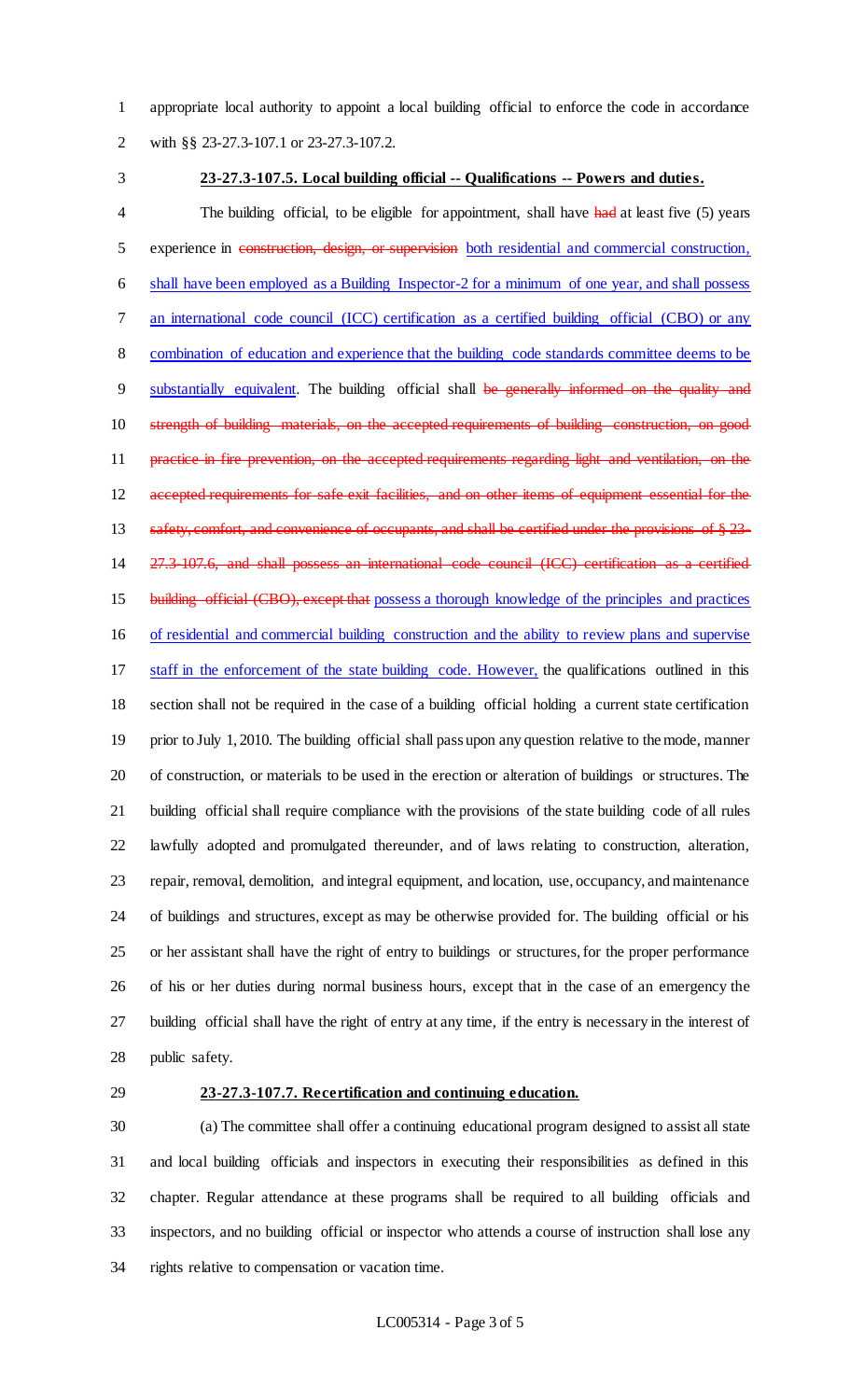(b) In order to provide for professional administration of the code and maintain the official's and inspector's level of competency, the committee shall develop regulations which will require the 3 officials and inspectors to attend approved continuing education courses to retain their state certification. The committee shall develop the program within one year of July 3, 1989. The committee may make use of model code, regional or national education programs as a basis of the acceptable courses for credit in this program.

(c) The financing for this continuing education program will be provided through the

registration fee for buildings required by chapter 64 of title 5.

# **23-27.3-109.1.3.2. Penalties for violation as to manufactured homes.**

10 Whoever violates any provision of the federal act, including § 610 (42 U.S.C. § 5409), §§ 23-27.3-109.1.3 -- 23-27.3-109.3.4, or any federal or state regulation or final order issued 12 thereunder shall be liable for a civil penalty not to exceed a thousand dollars (\$1,000) in an amount set forth in the federal act, for each violation. Each violation of a provision of §§ 23-27.3-109.1.3 -- 23-27.3-109.3.4, the federal act or any regulation or order issued thereunder shall constitute a separate violation with respect to each manufactured home or with respect to each failure or refusal to allow or perform an act required thereby, except that the maximum civil penalty may not exceed one million dollars (\$1,000,000) for any related series of violations, occurring within one year from the date of the first violation. Any individual, or a director, officer, or agent of a corporation who knowingly and willfully violates §§ 23-27.3-109.1.3 -- 23-27.3-109.3.4 or any section of the federal act in a manner which threatens the health or safety of any purchaser shall be fined not more than one thousand dollars (\$1,000) or imprisoned not more than one year, or both. SECTION 2. This act shall take effect upon passage.

#### ======== LC005314 ========

LC005314 - Page 4 of 5